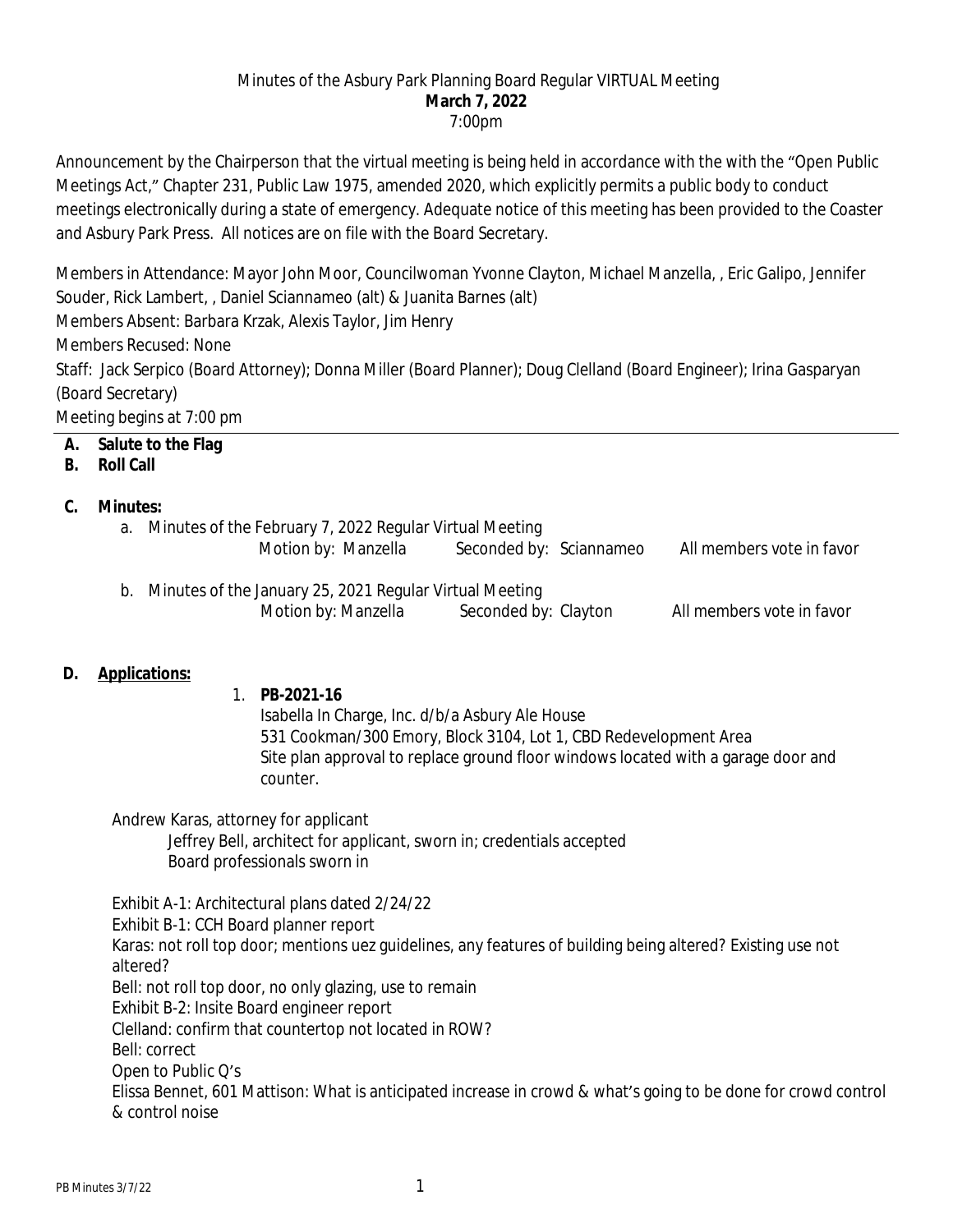Robert Weiner, 601 Mattison: the picture used looks nothing like it is now.

Karas: lot of revisions, original picture when plan prepared only to depict the window.

Close public Q's

Lambert: is there any capacity limit set for area?

Matthew Gullace, owner of applicant, sworn in

Karas: how capacity will change, how area looks, and window

Gullace: reasons for change- street opening ending, indoor outdoor element, air circulation. Don't have capacity limit at this time for outdoor seating. Used to have roped area but we added a wall to prevent guests from disturbing

Moor: weekends have entertainment, how late open on other days?

Gullae: open sun-thurs until midnight making decisions whether open more days in summer

# Open to Public Q's

Bennett: how will town control the noise, is there time limit when window will be brought down?

Serpico: witness indicated that they are willing to talk to city about times & days.

Weiner: will allow walk up purchases at counter?

Gullace: not sure yet there are internal things to do to allow that. Trying to limit long trip for service to outdoor seating, so main reason.

Weiner: think we need an answer for that- there is possibility of long lines of people.

Gullace: if we did allow, only 14-15 people because they would be backed to table.

Weiner: are you allowed that not allowed to have amplified music?

Karas: there are sound ordinance that my client will abide by

Moor: can you confirm length of counter?

Gullace: 14'

Serpico: let me make sure that I understand to include; anytime live music the windows will be lowered? Tom Fereudenheim, 601 Mattison: how can assure that won't be louder with these new windows? Gullace: I was told that these windows would have

Open

## Public Comment Closed

Sciannameo: no problem w design, concerned about how many stools @ bar & don't want 3 rows of people standing. Danger of having open is having people 3 deep standing at bar

Lambert: Capitoline has same setup & sitting at window counter but they're served by server & have to sit there. Agree it should be seating area or servers collect from that window

Manzella: I would agree with those conditions, I would propose close @ 10pm regardless of music or not. Lambert & Sciannameo agree

Barnes: wonder why no police presence there on weekends when crowded? Not sure if that can be condition Clayton: is police presence there in CBD, there are restrictions if get called too many times that city can put on the liquor license.

Serpico: don't want to get into the policing issues

Lambert: in planners report there was a number of variances not discussed

Miller: the relationship of windows to structure, when change window panel to vertical

Karas: not variance relief. Always been design waivers not variance.

Miller: issued under guidance of Planning that design standards be treated as variances because cbd doesn't have design standards. The windows are triggering variance. All asking to maintain the vertical elements. Its contrary to design of building.

Serpico: you're never going to agree. Respect Donna's opinion. Standards for bulk variances & standards for design standards are same, except don't have to prove negative criteria for design exceptions. Does the board find that substantial deviation from standard? Does the applicant have hardship? That's your choice.

Sciannameo: does the verticality get any better if top bottom match sides?

Miller: no, when change one block to horizontal that's deviation